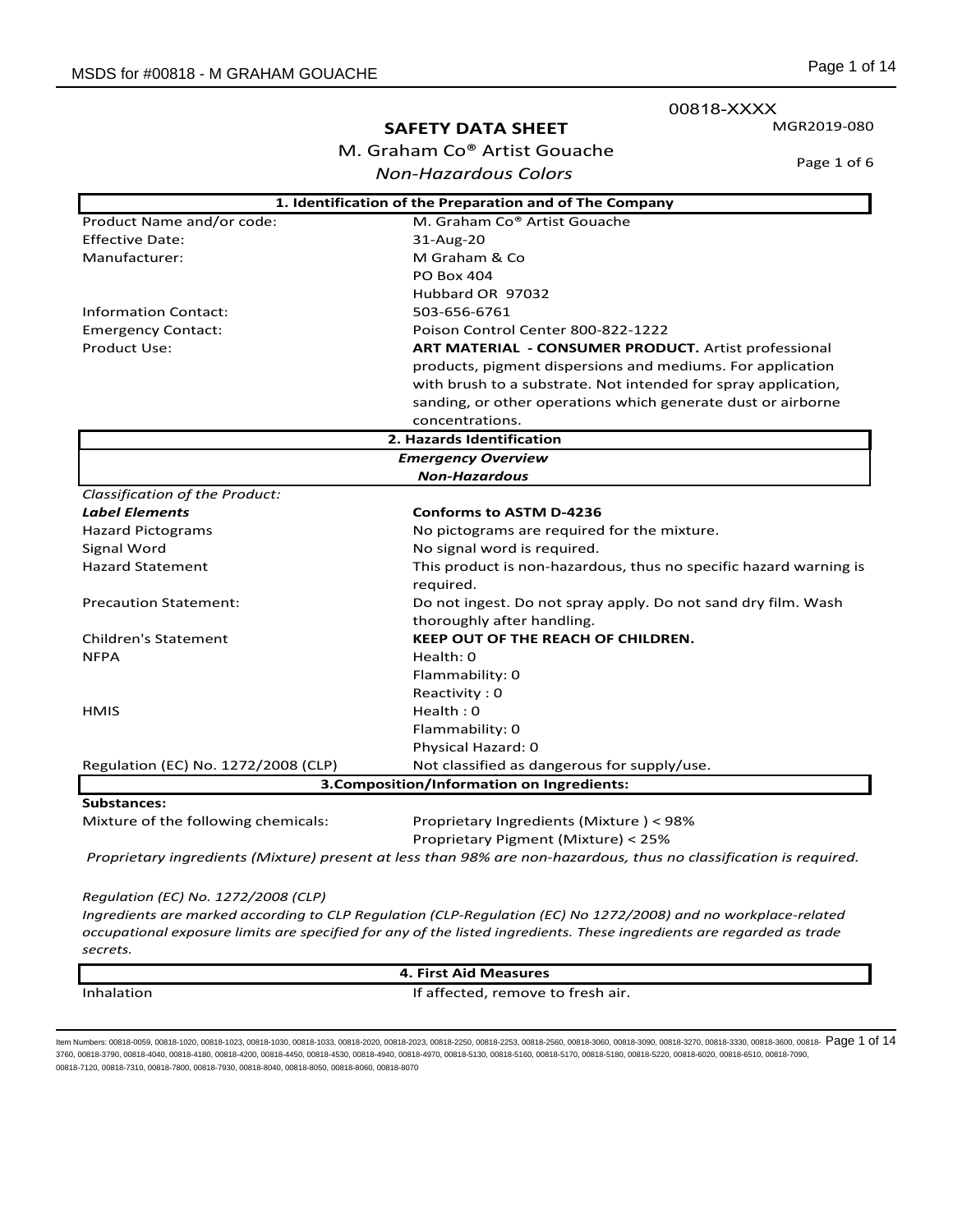|                                           | <b>SAFETY DATA SHEET</b>                                            | MGR2019-080 |
|-------------------------------------------|---------------------------------------------------------------------|-------------|
|                                           | M. Graham Co® Artist Gouache                                        |             |
|                                           | <b>Non-Hazardous Colors</b>                                         | Page 2 of 6 |
|                                           |                                                                     |             |
| <b>Skin Contact</b>                       | Wash the affected area thoroughly with plenty of soap and<br>water. |             |
| Eye Contact                               | Carefully flush with water for 15 minutes. If irritation occurs,    |             |
|                                           | contact a physician.                                                |             |
| Ingestion                                 | Do not induce vomiting. Contact a physician immediately.            |             |
|                                           | <b>5. Firefighting Measures</b>                                     |             |
| <b>Extinguishing Media</b>                | Water, foam, carbon dioxide or dry chemical equipment.              |             |
| Fire/Explosion Hazards                    | This product is not known to present any fire hazard.               |             |
| Flashpoint/Flammability                   | Not flammable                                                       |             |
|                                           | <b>6. Accidental Release Measures</b>                               |             |
| Methods and Materials for Containment and | Contain spill. Recover as much as possible. Absorb remainder        |             |
| Cleaning up                               | with an inert material. Place into closed container and store in a  |             |
|                                           | safe location to await disposal. Wash the spill area with soap and  |             |
|                                           | water.                                                              |             |
|                                           | 7. Handling and Storage                                             |             |
| Safe Handling                             | Use under ventilated conditions. Avoid eye and skin contact. For    |             |
|                                           | personal protection, we recommend that employees wash               |             |
|                                           | thoroughly after handling product. Always wash before eating,       |             |
|                                           | smoking or using toilet facilities. Keep container closed when not  |             |
|                                           | in use. Keep container upright to prevent leakage.                  |             |
| <b>Environmental precautions</b>          | No product should be released to the environment. Keep              |             |
|                                           | container closed when not in use. Keep container upright to         |             |
|                                           | prevent leakage.                                                    |             |
| Storage                                   | Store between 50-100 deg. F., ideally 70 deg. F.                    |             |
|                                           | 8. Exposure Controls/Personal Protection                            |             |
| Personal Protective Equipment             | Wear goggles where spills or splashing may occur. Wear water        |             |
|                                           | resistant impervious gloves if handling bulk amounts.               |             |
| <b>Exposure Limits</b>                    | None known for this mixture.                                        |             |
| <b>Respiratory and Ventilation</b>        | Wear approved NIOSH/MSHA respirator if exposure to mist or          |             |
|                                           | vapor exceed applicable PEL/TLV limits. Use in accordance with      |             |
|                                           | manufacturer's use limitations and OSHA STANDARD 1910-34.           |             |
|                                           | Local ventilation may be used to prevent routine inhalation.        |             |
|                                           |                                                                     |             |
| Skin Protection                           | Wear water resistant impervious gloves if handling bulk             |             |
|                                           | amounts.                                                            |             |
| Eye Protection                            | Wear goggles where spills or splashing may occur.                   |             |
|                                           | 9. Physical and Chemical Properties                                 |             |
| Appearance                                | Paste                                                               |             |
| <b>Physical State</b>                     | Thick liquid                                                        |             |
| Color                                     | Various                                                             |             |
| Odor                                      | Not determined                                                      |             |
| Odor Threshold                            | Not determined                                                      |             |
| <b>Boiling Point</b>                      | Not determined                                                      |             |
| <b>Freezing Point</b>                     | Not determined                                                      |             |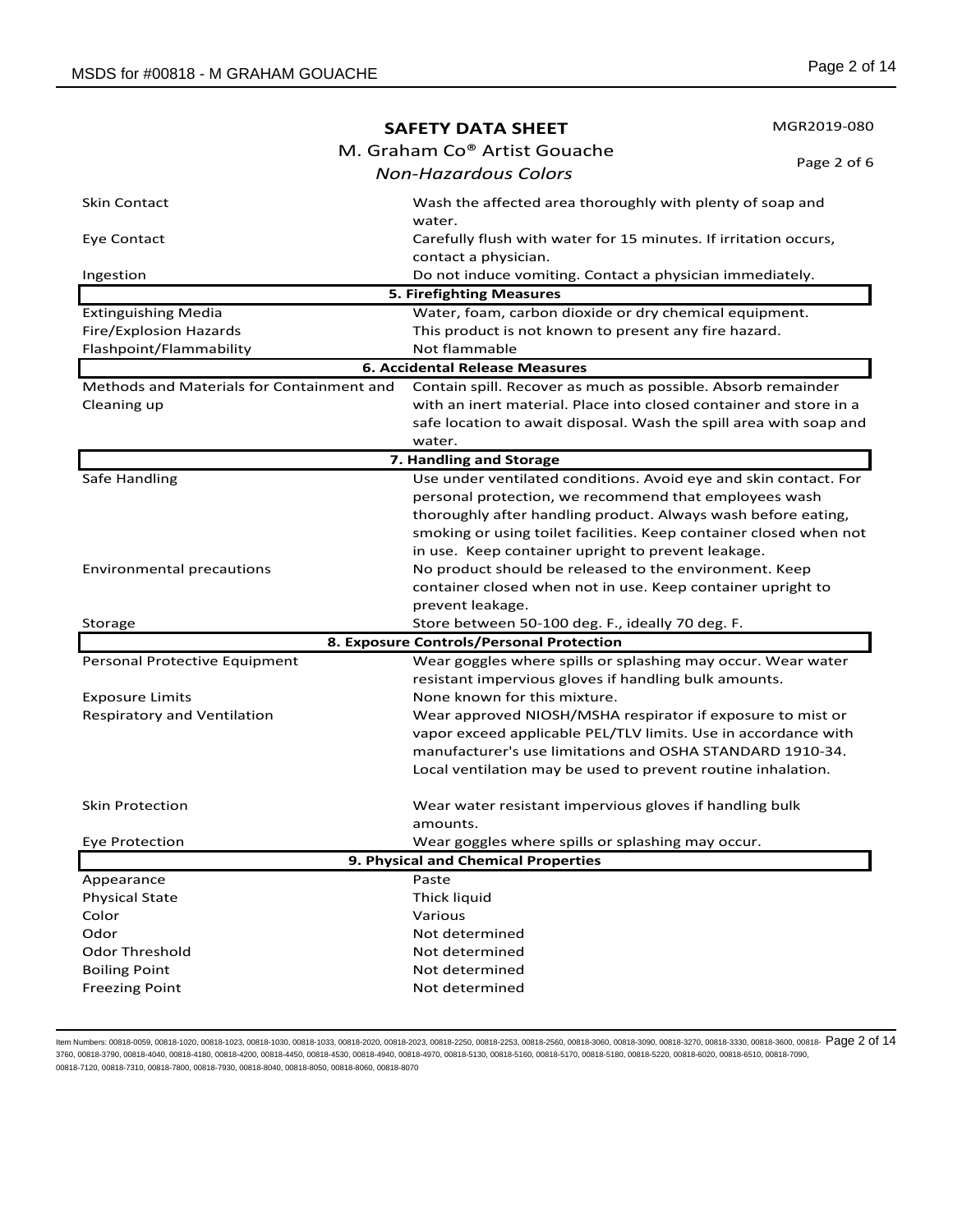| M. Graham Co® Artist Gouache<br>Page 3 of 6<br><b>Non-Hazardous Colors</b><br>State (pH)<br>Not determined<br><b>Specific Gravity</b><br>Not determined<br>Paste<br>Not flammable<br>Not applicable<br>Not applicable<br>Miscible<br>10. Stability and Reactivity<br>No dangerous reaction known under conditions of normal use.<br>Stable under recommended storage conditions.<br>None known.<br>None known.<br>No dangerous decomposition products known. Decomposition<br>products depend on conditions.<br>11. Toxicological Information<br>Studies have not been performed on this particular mixture (all colors).<br>When used and handled according to specifications, the product does not have any harmful effects.<br>Health Effects<br>None known for the usual and ordinary uses of this product.<br>None known for this mixture.<br><b>Acute Toxicity</b><br>Eye Effects<br>None known for this mixture.<br><b>Skin Effects</b><br>None known for this mixture.<br>None known for this mixture.<br>Inhalation<br>None known for this mixture.<br>Sensitization<br>None known for this mixture.<br>Ingestion<br><b>Chronic Effects</b><br>None known for this mixture.<br>Additional toxicological information:<br>When used and handled according to specifications, the product<br>does not have any harmful effects according to past experience<br>and the information provided.<br>Not applicable to mixture<br><u>NTP</u><br><b>IARC</b><br>Not applicable to mixture<br><b>ACGIH</b><br>Not applicable to mixture<br><b>OSHA</b><br>Not applicable to mixture |                                         | <b>SAFETY DATA SHEET</b> | MGR2019-080 |
|------------------------------------------------------------------------------------------------------------------------------------------------------------------------------------------------------------------------------------------------------------------------------------------------------------------------------------------------------------------------------------------------------------------------------------------------------------------------------------------------------------------------------------------------------------------------------------------------------------------------------------------------------------------------------------------------------------------------------------------------------------------------------------------------------------------------------------------------------------------------------------------------------------------------------------------------------------------------------------------------------------------------------------------------------------------------------------------------------------------------------------------------------------------------------------------------------------------------------------------------------------------------------------------------------------------------------------------------------------------------------------------------------------------------------------------------------------------------------------------------------------------------------------------------------------------------------------|-----------------------------------------|--------------------------|-------------|
|                                                                                                                                                                                                                                                                                                                                                                                                                                                                                                                                                                                                                                                                                                                                                                                                                                                                                                                                                                                                                                                                                                                                                                                                                                                                                                                                                                                                                                                                                                                                                                                    |                                         |                          |             |
|                                                                                                                                                                                                                                                                                                                                                                                                                                                                                                                                                                                                                                                                                                                                                                                                                                                                                                                                                                                                                                                                                                                                                                                                                                                                                                                                                                                                                                                                                                                                                                                    |                                         |                          |             |
|                                                                                                                                                                                                                                                                                                                                                                                                                                                                                                                                                                                                                                                                                                                                                                                                                                                                                                                                                                                                                                                                                                                                                                                                                                                                                                                                                                                                                                                                                                                                                                                    |                                         |                          |             |
|                                                                                                                                                                                                                                                                                                                                                                                                                                                                                                                                                                                                                                                                                                                                                                                                                                                                                                                                                                                                                                                                                                                                                                                                                                                                                                                                                                                                                                                                                                                                                                                    |                                         |                          |             |
|                                                                                                                                                                                                                                                                                                                                                                                                                                                                                                                                                                                                                                                                                                                                                                                                                                                                                                                                                                                                                                                                                                                                                                                                                                                                                                                                                                                                                                                                                                                                                                                    | Viscosity                               |                          |             |
|                                                                                                                                                                                                                                                                                                                                                                                                                                                                                                                                                                                                                                                                                                                                                                                                                                                                                                                                                                                                                                                                                                                                                                                                                                                                                                                                                                                                                                                                                                                                                                                    | Flashpoint                              |                          |             |
|                                                                                                                                                                                                                                                                                                                                                                                                                                                                                                                                                                                                                                                                                                                                                                                                                                                                                                                                                                                                                                                                                                                                                                                                                                                                                                                                                                                                                                                                                                                                                                                    | Vapor Pressure                          |                          |             |
|                                                                                                                                                                                                                                                                                                                                                                                                                                                                                                                                                                                                                                                                                                                                                                                                                                                                                                                                                                                                                                                                                                                                                                                                                                                                                                                                                                                                                                                                                                                                                                                    | <b>Vapor Density</b>                    |                          |             |
|                                                                                                                                                                                                                                                                                                                                                                                                                                                                                                                                                                                                                                                                                                                                                                                                                                                                                                                                                                                                                                                                                                                                                                                                                                                                                                                                                                                                                                                                                                                                                                                    | Solubility in water                     |                          |             |
|                                                                                                                                                                                                                                                                                                                                                                                                                                                                                                                                                                                                                                                                                                                                                                                                                                                                                                                                                                                                                                                                                                                                                                                                                                                                                                                                                                                                                                                                                                                                                                                    |                                         |                          |             |
|                                                                                                                                                                                                                                                                                                                                                                                                                                                                                                                                                                                                                                                                                                                                                                                                                                                                                                                                                                                                                                                                                                                                                                                                                                                                                                                                                                                                                                                                                                                                                                                    | Reactivity:                             |                          |             |
|                                                                                                                                                                                                                                                                                                                                                                                                                                                                                                                                                                                                                                                                                                                                                                                                                                                                                                                                                                                                                                                                                                                                                                                                                                                                                                                                                                                                                                                                                                                                                                                    | <b>Chemical Stability</b>               |                          |             |
|                                                                                                                                                                                                                                                                                                                                                                                                                                                                                                                                                                                                                                                                                                                                                                                                                                                                                                                                                                                                                                                                                                                                                                                                                                                                                                                                                                                                                                                                                                                                                                                    | <b>Conditions to Avoid</b>              |                          |             |
|                                                                                                                                                                                                                                                                                                                                                                                                                                                                                                                                                                                                                                                                                                                                                                                                                                                                                                                                                                                                                                                                                                                                                                                                                                                                                                                                                                                                                                                                                                                                                                                    | Incompatible materials                  |                          |             |
|                                                                                                                                                                                                                                                                                                                                                                                                                                                                                                                                                                                                                                                                                                                                                                                                                                                                                                                                                                                                                                                                                                                                                                                                                                                                                                                                                                                                                                                                                                                                                                                    | <b>Hazardous Decomposition Products</b> |                          |             |
|                                                                                                                                                                                                                                                                                                                                                                                                                                                                                                                                                                                                                                                                                                                                                                                                                                                                                                                                                                                                                                                                                                                                                                                                                                                                                                                                                                                                                                                                                                                                                                                    |                                         |                          |             |
|                                                                                                                                                                                                                                                                                                                                                                                                                                                                                                                                                                                                                                                                                                                                                                                                                                                                                                                                                                                                                                                                                                                                                                                                                                                                                                                                                                                                                                                                                                                                                                                    |                                         |                          |             |
|                                                                                                                                                                                                                                                                                                                                                                                                                                                                                                                                                                                                                                                                                                                                                                                                                                                                                                                                                                                                                                                                                                                                                                                                                                                                                                                                                                                                                                                                                                                                                                                    |                                         |                          |             |
|                                                                                                                                                                                                                                                                                                                                                                                                                                                                                                                                                                                                                                                                                                                                                                                                                                                                                                                                                                                                                                                                                                                                                                                                                                                                                                                                                                                                                                                                                                                                                                                    |                                         |                          |             |
|                                                                                                                                                                                                                                                                                                                                                                                                                                                                                                                                                                                                                                                                                                                                                                                                                                                                                                                                                                                                                                                                                                                                                                                                                                                                                                                                                                                                                                                                                                                                                                                    |                                         |                          |             |
|                                                                                                                                                                                                                                                                                                                                                                                                                                                                                                                                                                                                                                                                                                                                                                                                                                                                                                                                                                                                                                                                                                                                                                                                                                                                                                                                                                                                                                                                                                                                                                                    |                                         |                          |             |
|                                                                                                                                                                                                                                                                                                                                                                                                                                                                                                                                                                                                                                                                                                                                                                                                                                                                                                                                                                                                                                                                                                                                                                                                                                                                                                                                                                                                                                                                                                                                                                                    |                                         |                          |             |
|                                                                                                                                                                                                                                                                                                                                                                                                                                                                                                                                                                                                                                                                                                                                                                                                                                                                                                                                                                                                                                                                                                                                                                                                                                                                                                                                                                                                                                                                                                                                                                                    |                                         |                          |             |
|                                                                                                                                                                                                                                                                                                                                                                                                                                                                                                                                                                                                                                                                                                                                                                                                                                                                                                                                                                                                                                                                                                                                                                                                                                                                                                                                                                                                                                                                                                                                                                                    |                                         |                          |             |
|                                                                                                                                                                                                                                                                                                                                                                                                                                                                                                                                                                                                                                                                                                                                                                                                                                                                                                                                                                                                                                                                                                                                                                                                                                                                                                                                                                                                                                                                                                                                                                                    |                                         |                          |             |
|                                                                                                                                                                                                                                                                                                                                                                                                                                                                                                                                                                                                                                                                                                                                                                                                                                                                                                                                                                                                                                                                                                                                                                                                                                                                                                                                                                                                                                                                                                                                                                                    |                                         |                          |             |
|                                                                                                                                                                                                                                                                                                                                                                                                                                                                                                                                                                                                                                                                                                                                                                                                                                                                                                                                                                                                                                                                                                                                                                                                                                                                                                                                                                                                                                                                                                                                                                                    |                                         |                          |             |
|                                                                                                                                                                                                                                                                                                                                                                                                                                                                                                                                                                                                                                                                                                                                                                                                                                                                                                                                                                                                                                                                                                                                                                                                                                                                                                                                                                                                                                                                                                                                                                                    |                                         |                          |             |
|                                                                                                                                                                                                                                                                                                                                                                                                                                                                                                                                                                                                                                                                                                                                                                                                                                                                                                                                                                                                                                                                                                                                                                                                                                                                                                                                                                                                                                                                                                                                                                                    |                                         |                          |             |
|                                                                                                                                                                                                                                                                                                                                                                                                                                                                                                                                                                                                                                                                                                                                                                                                                                                                                                                                                                                                                                                                                                                                                                                                                                                                                                                                                                                                                                                                                                                                                                                    |                                         |                          |             |
|                                                                                                                                                                                                                                                                                                                                                                                                                                                                                                                                                                                                                                                                                                                                                                                                                                                                                                                                                                                                                                                                                                                                                                                                                                                                                                                                                                                                                                                                                                                                                                                    |                                         |                          |             |
|                                                                                                                                                                                                                                                                                                                                                                                                                                                                                                                                                                                                                                                                                                                                                                                                                                                                                                                                                                                                                                                                                                                                                                                                                                                                                                                                                                                                                                                                                                                                                                                    |                                         |                          |             |
|                                                                                                                                                                                                                                                                                                                                                                                                                                                                                                                                                                                                                                                                                                                                                                                                                                                                                                                                                                                                                                                                                                                                                                                                                                                                                                                                                                                                                                                                                                                                                                                    |                                         |                          |             |
| 12. Ecological Information                                                                                                                                                                                                                                                                                                                                                                                                                                                                                                                                                                                                                                                                                                                                                                                                                                                                                                                                                                                                                                                                                                                                                                                                                                                                                                                                                                                                                                                                                                                                                         |                                         |                          |             |
| Not expected to be harmful to the environment. No product                                                                                                                                                                                                                                                                                                                                                                                                                                                                                                                                                                                                                                                                                                                                                                                                                                                                                                                                                                                                                                                                                                                                                                                                                                                                                                                                                                                                                                                                                                                          | Toxicity:                               |                          |             |
| should be released to the environment. It is not expected to                                                                                                                                                                                                                                                                                                                                                                                                                                                                                                                                                                                                                                                                                                                                                                                                                                                                                                                                                                                                                                                                                                                                                                                                                                                                                                                                                                                                                                                                                                                       |                                         |                          |             |
| have significant environmental effects. No significant effects on                                                                                                                                                                                                                                                                                                                                                                                                                                                                                                                                                                                                                                                                                                                                                                                                                                                                                                                                                                                                                                                                                                                                                                                                                                                                                                                                                                                                                                                                                                                  |                                         |                          |             |
| aquatic organisms are expected.                                                                                                                                                                                                                                                                                                                                                                                                                                                                                                                                                                                                                                                                                                                                                                                                                                                                                                                                                                                                                                                                                                                                                                                                                                                                                                                                                                                                                                                                                                                                                    |                                         |                          |             |
| No information available.                                                                                                                                                                                                                                                                                                                                                                                                                                                                                                                                                                                                                                                                                                                                                                                                                                                                                                                                                                                                                                                                                                                                                                                                                                                                                                                                                                                                                                                                                                                                                          | Aquatic toxicity                        |                          |             |
| No information available.                                                                                                                                                                                                                                                                                                                                                                                                                                                                                                                                                                                                                                                                                                                                                                                                                                                                                                                                                                                                                                                                                                                                                                                                                                                                                                                                                                                                                                                                                                                                                          | Persistence and degradability           |                          |             |
| No information available.                                                                                                                                                                                                                                                                                                                                                                                                                                                                                                                                                                                                                                                                                                                                                                                                                                                                                                                                                                                                                                                                                                                                                                                                                                                                                                                                                                                                                                                                                                                                                          | Bioaccumulate potential                 |                          |             |
| No information available.                                                                                                                                                                                                                                                                                                                                                                                                                                                                                                                                                                                                                                                                                                                                                                                                                                                                                                                                                                                                                                                                                                                                                                                                                                                                                                                                                                                                                                                                                                                                                          | Mobility in soil                        |                          |             |
| This mixture is not PBT/vPvB                                                                                                                                                                                                                                                                                                                                                                                                                                                                                                                                                                                                                                                                                                                                                                                                                                                                                                                                                                                                                                                                                                                                                                                                                                                                                                                                                                                                                                                                                                                                                       | PBT and vPvB                            |                          |             |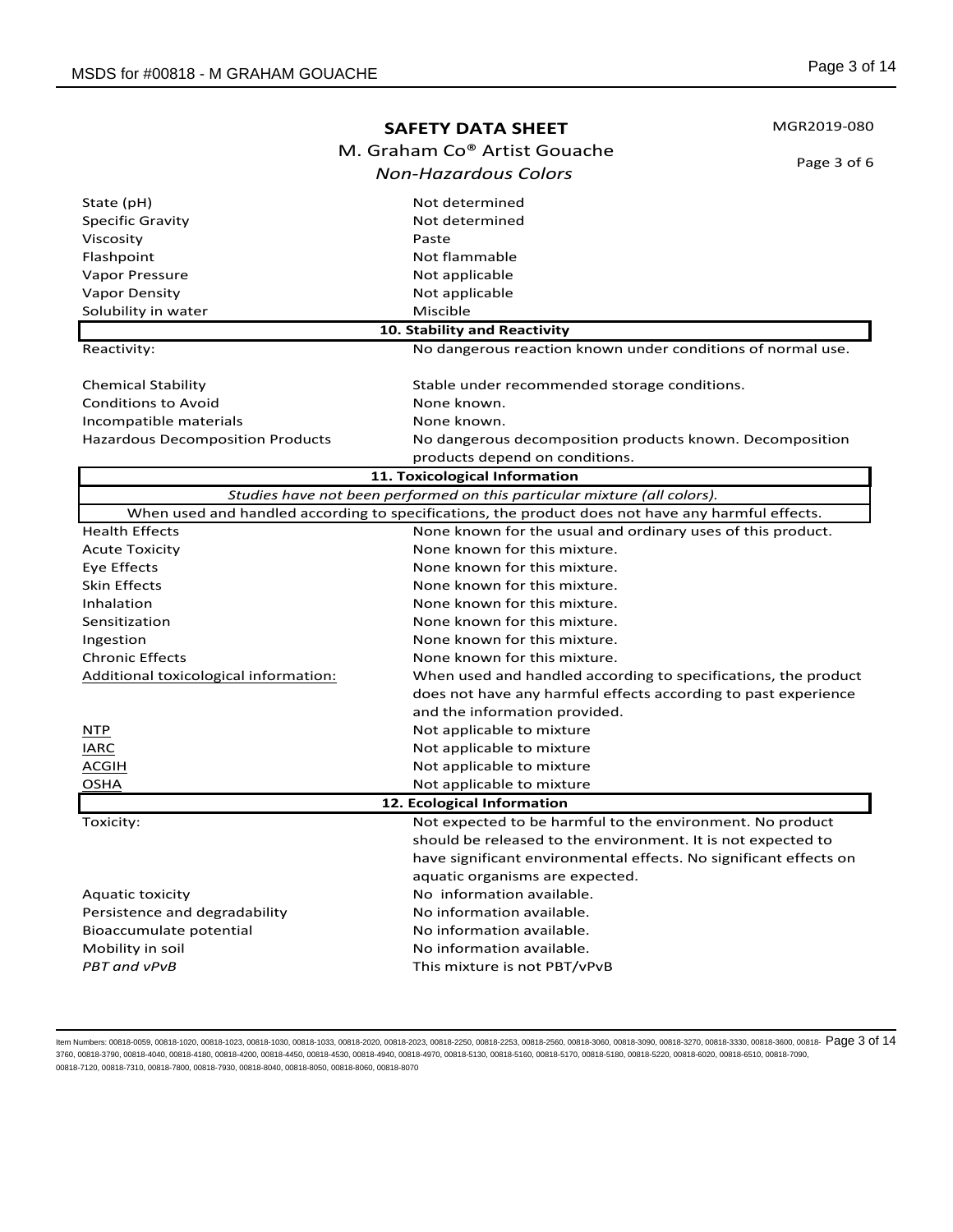MGR2019-080

# **SAFETY DATA SHEET**

M. Graham Co® Artist Gouache

Page 4 of 6

*Non-Hazardous Colors*

Additional ecological information **As a general rule, no product should be released to the** Additional extension environment. The product should not be allowed to enter drains, water courses, or be deposited where it can affect ground or surface water.

**13. Disposal Considerations**

Dispose of all waste material in accordance with all applicable federal, state and local regulations for the disposal of aqueous polymer waste.

|                                                                                                                    | 14. Transport Information                                                                       |  |
|--------------------------------------------------------------------------------------------------------------------|-------------------------------------------------------------------------------------------------|--|
|                                                                                                                    | This product is not hazardous for shipping via any mode.                                        |  |
| DOT                                                                                                                | This regulation does not apply to the non-bulk material.                                        |  |
| IMDG                                                                                                               | This regulation does not apply to the non-bulk material.                                        |  |
| ICAO/IATA                                                                                                          | This regulation does not apply to the non-bulk material.                                        |  |
| This information is not intended to convey all specific regulatory or operational reguirements/information         |                                                                                                 |  |
| relating to this product. It is the responsibility of the transporting organization to follow all applicable laws, |                                                                                                 |  |
| regulations and rules relating to the transportation of the materials.                                             |                                                                                                 |  |
|                                                                                                                    | 15. Regulatory Information                                                                      |  |
|                                                                                                                    | Safety, health and environmental regulations/legislation specific for the substance or mixture. |  |
| SARA                                                                                                               | Not applicable to this mixture.                                                                 |  |
| Section 355 (extremely hazardous substances) Not applicable to this mixture.                                       |                                                                                                 |  |
|                                                                                                                    |                                                                                                 |  |

| Not applicable to this mixture.                                    |
|--------------------------------------------------------------------|
| All ingredients are listed.                                        |
| As of June 7, 2019, these products contains no listed substances   |
| known to the State of California to cause cancer, birth defects or |
| other reproductive harm, at concentrations which would require     |
| a warning under the statute.                                       |
|                                                                    |

*Only the products listed below contain chemicals listed under California Proposition 65. The statement above applies to the remaining products. Please refer to the product list on section 16.* 

| Product No.: 100, 105, 107, 108, 018, 120,<br>130, 150, 174    | WARNING: This product can expose you to chemicals<br>including trace heavy metals, hexachlorobenzene,<br>polychlorinated biphenyls which are known to the State of<br>California to cause cancer, birth defects or other reproductive<br>harm. For more information go to www.P65Warnings.ca.gov. |
|----------------------------------------------------------------|---------------------------------------------------------------------------------------------------------------------------------------------------------------------------------------------------------------------------------------------------------------------------------------------------|
| Carcinogenicity categories                                     | Not applicable to this mixture.                                                                                                                                                                                                                                                                   |
| EPA (Environmental Protection Agency)                          | Not applicable to this mixture.                                                                                                                                                                                                                                                                   |
| TLV (Threshold Limit Value established by<br>ACGIH)            | Not applicable to this mixture.                                                                                                                                                                                                                                                                   |
| NIOSH (National Institute for Occupational<br>Safety & Health) | Not applicable to this mixture.                                                                                                                                                                                                                                                                   |
| OSHA (Occupational Safety & Health<br>Administration)          | Not applicable to this mixture.                                                                                                                                                                                                                                                                   |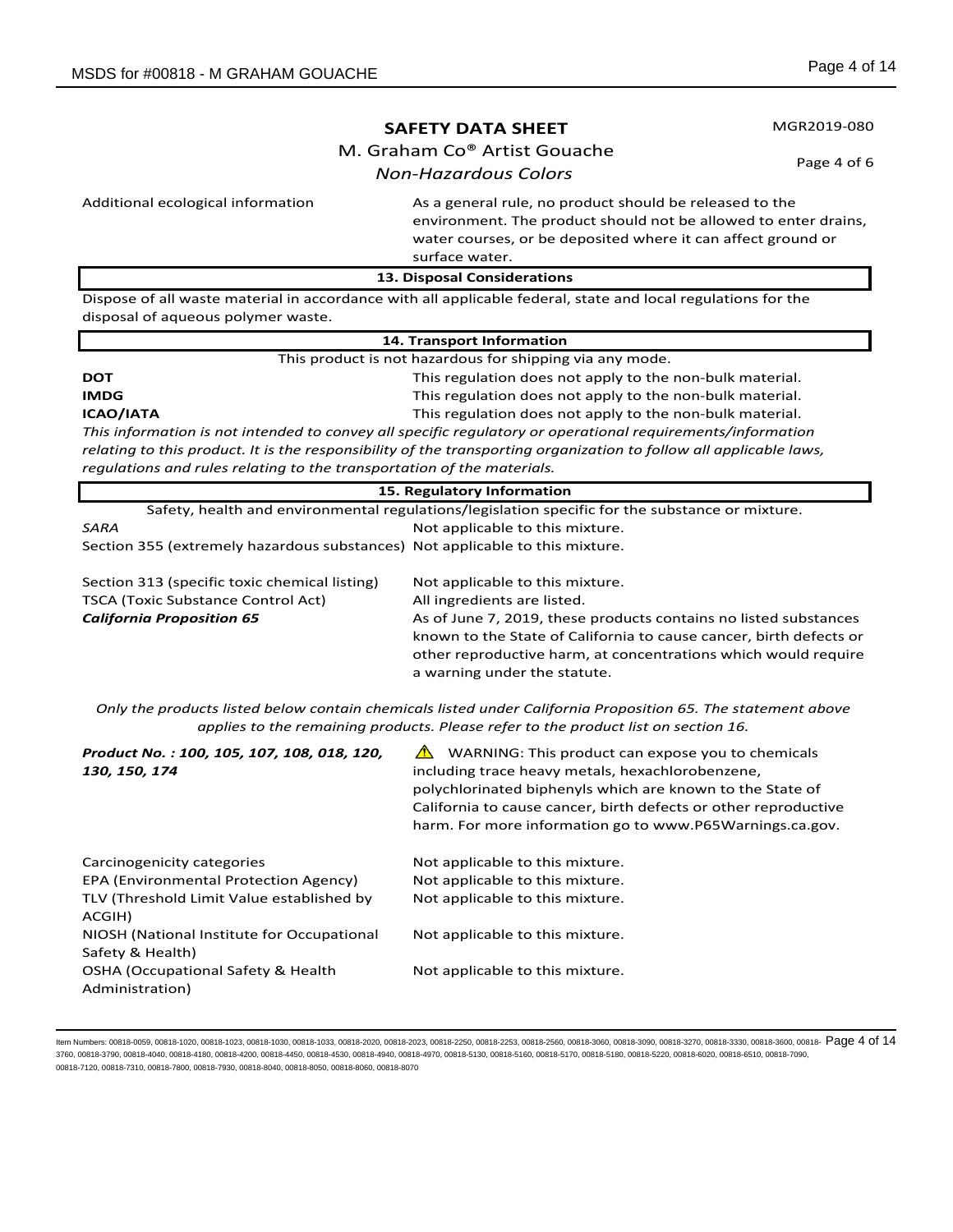# M. Graham Co® Artist Gouache

# *Non-Hazardous Colors*

MAK (German Maximum Workplace

Not applicable to this mixture.

| Concentration)    |                                            |
|-------------------|--------------------------------------------|
|                   | 16. Other Information                      |
|                   | <b>Product List</b>                        |
|                   | <b>Product No. &amp; Color Description</b> |
|                   | 010 Alizarin Crimson                       |
|                   | 018 Azo Yellow                             |
|                   | 020 Burnt Sienna                           |
|                   | 030 Burnt Umber                            |
|                   | 100 Dioxazine Purple                       |
|                   | 105 Gamboge                                |
|                   | 107 Hansa Yellow                           |
|                   | 108 Hookers Green                          |
|                   | 110 Ivory Black                            |
|                   | 112 Lamp Black                             |
|                   | 120 Naphthol Red                           |
|                   | 128 Paynes Gray                            |
|                   | 130 Permanent Green Light                  |
|                   | 140 Phthalocyanine Blue                    |
|                   | 150 Phthalocyanine Green                   |
|                   | 153 Prussian Blue                          |
|                   | 154 Pyrrol Red                             |
|                   | 155 Quinacridone Red                       |
|                   | 156 Quinacridone Rose                      |
|                   | 158 Quinacridone Violet                    |
|                   | 160 Raw Sienna                             |
|                   | 170 Raw Umber                              |
|                   | 174 Sap Green                              |
|                   | 190 Ultramarine Blue                       |
|                   | 200 Yellow Ochre                           |
|                   | 205 Zinc White                             |
| Reason for Issue: | New SDS                                    |
| Prepared by:      | Rudolph J. Jaeger, Ph.D., DABT, ERT (UK)   |
|                   | <b>Chief Toxicologist and President</b>    |
|                   | ENVIRONMENTAL MEDICINE, INC.               |
|                   | 778 Carver Avenue                          |
|                   | WESTWOOD, NJ 07675                         |
|                   | jaegerr@envmed.com                         |
|                   | 201-666-7929 x13                           |
|                   |                                            |

ltem Numbers: 00818-0059, 00818-1020, 00818-1023, 00818-1030, 00818-1033, 00818-2020, 00818-2252, 00818-2253, 00818-2550, 00818-300, 00818-3090, 00818-3090, 00818-3270, 00818-3330, 00818-3600, 00818-3600, 00818-3270, 00818 3760, 00818-3790, 00818-4040, 00818-4180, 00818-4200, 00818-4450, 00818-4530, 00818-4940, 00818-4970, 00818-5130, 00818-5160, 00818-5170, 00818-5180, 00818-5220, 00818-6020, 00818-6510, 00818-7090, 00818-7120, 00818-7310, 00818-7800, 00818-7930, 00818-8040, 00818-8050, 00818-8060, 00818-8070

MGR2019-080

Page 5 of 6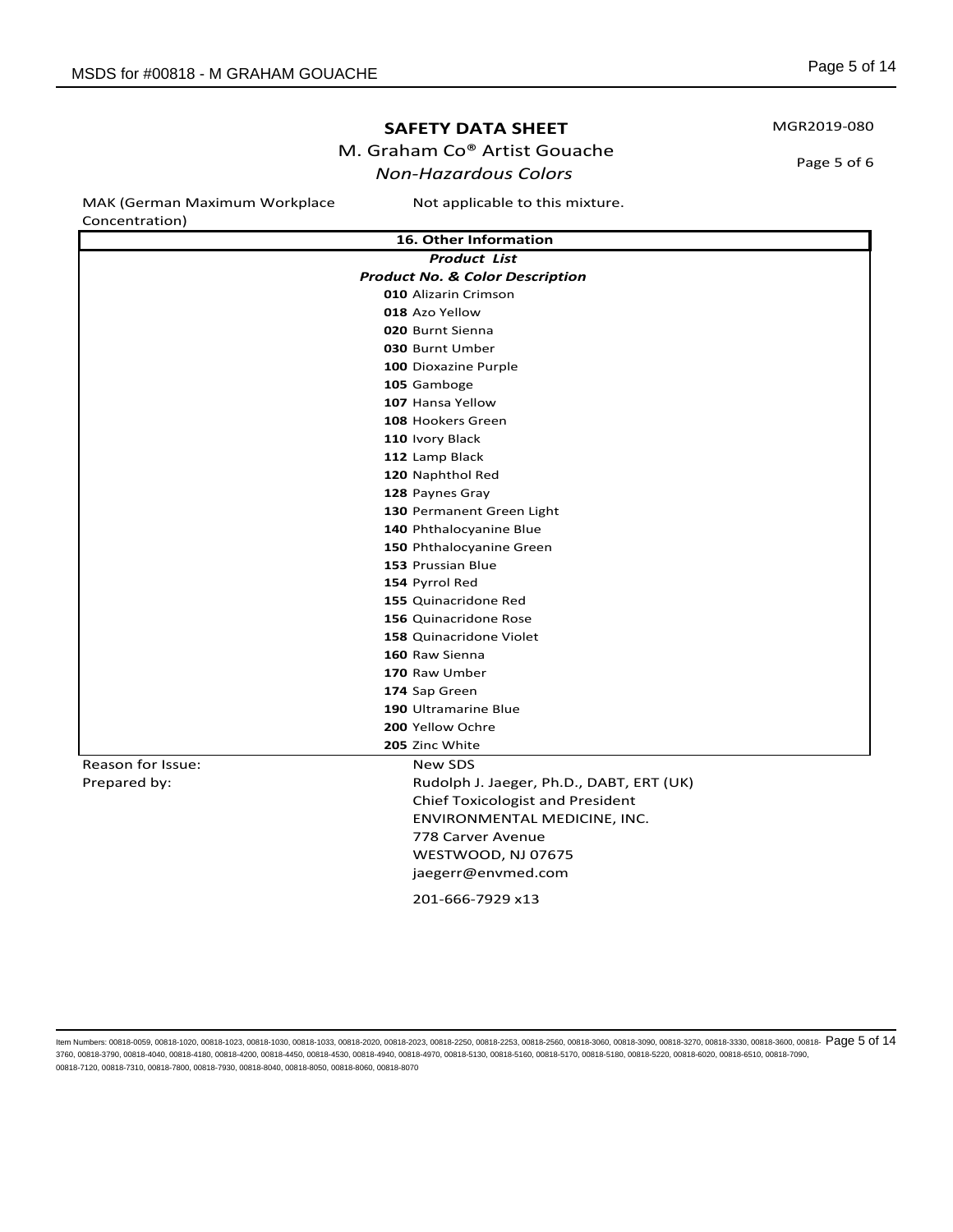M. Graham Co® Artist Gouache *Non-Hazardous Colors*

MGR2019-080

Page 6 of 6

The information contained in this Safety Data Sheet was compiled using the latest and most reliable information available to the preparer from the manufacturer. The information is provided without any warranty, express or implied regarding its correctness or accuracy nor will the manufacturer assume any liability for any loss or damage arising out of the use of this information including without limitation direct or indirect losses or expenses. To the extent permitted by law, no warranty expressed or implied regarding the product described herein shall be created by or inferred from any state or omission for this SDS. It is solely the responsibility of the user to determine safe conditions for use of this product and to assume liability for any loss, damage or expense whatsoever arising out of the product's improper use.

| <b>Abbreviations and acronyms:</b>        |                                                                                                                                                                                      |
|-------------------------------------------|--------------------------------------------------------------------------------------------------------------------------------------------------------------------------------------|
| NFPA (SCALE 0-4) National Fire Protection |                                                                                                                                                                                      |
| <b>Association (USA)</b>                  |                                                                                                                                                                                      |
| Health: 0                                 | No unusual hazard.                                                                                                                                                                   |
| Fire: 0                                   | No combustible.                                                                                                                                                                      |
| Reactivity: 0                             | Not reactive when mixed with water.                                                                                                                                                  |
| HMIS (SCALE 0-4) Hazardous Materials      |                                                                                                                                                                                      |
| <b>Identification System (USA)</b>        |                                                                                                                                                                                      |
| Health: 0                                 | Minimal Hazard. No significant risk to health.                                                                                                                                       |
| Fire: 0                                   | <b>Minimal Hazard.</b> Materials that will not burn.                                                                                                                                 |
| Physical Hazard: 0                        |                                                                                                                                                                                      |
|                                           | Minimal Hazard. Materials that are normally stable, even under<br>fire conditions, and will NOT react with water, polymerize,<br>decompose, condense, or self-react. Non-explosives. |
| <b>Exposure Limits</b>                    |                                                                                                                                                                                      |
| TWA - Time Weighted Average (8 hr.)       |                                                                                                                                                                                      |

STEL - Short Time Exposure Limit (15 min.) REL - Recommended Exposure Limit PEL - Permissible Exposure Limit

IDLH - Immediately Dangerous to Life or Health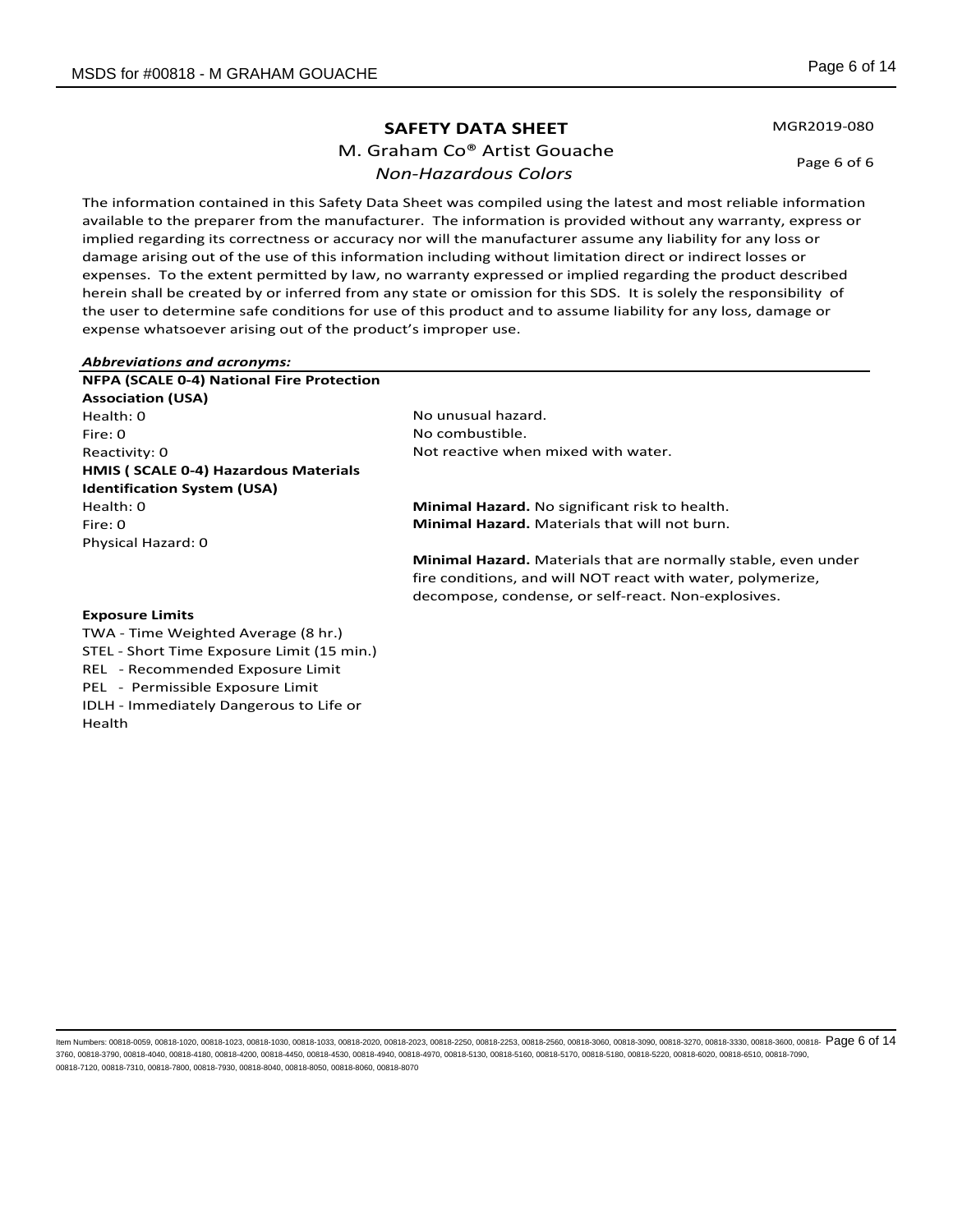MGR2019-080 Page 1 of 8

Ŧ

M. Graham Co® Artist Gouache *Colors Containing Hazardous Compounds*

| 1. Identification of the Preparation and of The Company |                                                                       |  |
|---------------------------------------------------------|-----------------------------------------------------------------------|--|
| Product Name and/or code:                               | M. Graham Co® Artist Gouache                                          |  |
| <b>Effective Date:</b>                                  | 31-Aug-20                                                             |  |
| Manufacturer:                                           | M Graham & Co                                                         |  |
|                                                         | PO Box 404                                                            |  |
|                                                         | Hubbard OR 97032                                                      |  |
| <b>Information Contact:</b>                             | 503-656-6761                                                          |  |
| <b>Emergency Contact:</b>                               | Poison Control Center 800-822-1222                                    |  |
| <b>Product Use:</b>                                     | ART MATERIAL - CONSUMER PRODUCT. Artist professional products,        |  |
|                                                         | pigment dispersions and mediums. For application with brush to a      |  |
|                                                         | substrate. Not intended for spray application, sanding, or other      |  |
|                                                         | operations which generate dust or airborne concentrations.            |  |
|                                                         |                                                                       |  |
|                                                         | 2. Hazards Identification                                             |  |
|                                                         | <b>Emergency Overview</b>                                             |  |
|                                                         | Warning! Harmful if swallowed. Harmful or fatal if ingested.          |  |
| Classification of the Product:                          |                                                                       |  |
| <b>Label Elements</b>                                   | <b>Conforms to ASTM D-4236</b>                                        |  |
| <b>Hazard Pictograms</b>                                |                                                                       |  |
|                                                         |                                                                       |  |
|                                                         |                                                                       |  |
|                                                         | GHS08<br>GHS07<br>GHS <sub>09</sub>                                   |  |
| Signal Word                                             | <b>WARNING!</b>                                                       |  |
| <b>Hazard Statement</b>                                 | Colors containing Cadmium and Cadmium compounds (Pigment              |  |
|                                                         | mixture): Cancer hazard. Dried film of this paint may be harmful if   |  |
|                                                         | eaten or chewed. Harmful if swallowed.                                |  |
|                                                         | Colors containing Cobalt and Cobalt compounds (Pigment mixture):      |  |
|                                                         | Cancer hazard. Dried film of this paint maybe harmful if eaten or     |  |
|                                                         | chewed. Harmful if ingested.                                          |  |
|                                                         | <b>Colors containing Chromium and Chromium compounds (Pigment)</b>    |  |
|                                                         | mixture): Cancer hazard.                                              |  |
|                                                         | Colors containing Lead and Lead compounds (Pigment mixture):          |  |
|                                                         | Cancer and developmental hazard. Dried film of this paint may be      |  |
|                                                         | harmful if eaten or chewed.                                           |  |
| <b>Precaution Statement:</b>                            | Do not ingest. Do not expose to direct flame. Handle with care. Avoid |  |
|                                                         | eye and skin contact. Wash thoroughly after handling. Do not eat or   |  |
|                                                         | smoke while using this product. Wear gloves. Use with adequate        |  |
|                                                         | ventilation.                                                          |  |
| <b>Children's Statement</b>                             | <b>KEEP OUT OF THE REACH OF CHILDREN.</b>                             |  |
| <b>NFPA</b>                                             | Health: 3 - Cadmium, Lead. 2 - Cobalt, Chromium.                      |  |
|                                                         | Flammability: 0                                                       |  |
|                                                         | Reactivity: 0                                                         |  |
| <b>HMIS</b>                                             | Health: 2                                                             |  |
|                                                         | Flammability: 0                                                       |  |
|                                                         | Physical Hazard: 0                                                    |  |
|                                                         |                                                                       |  |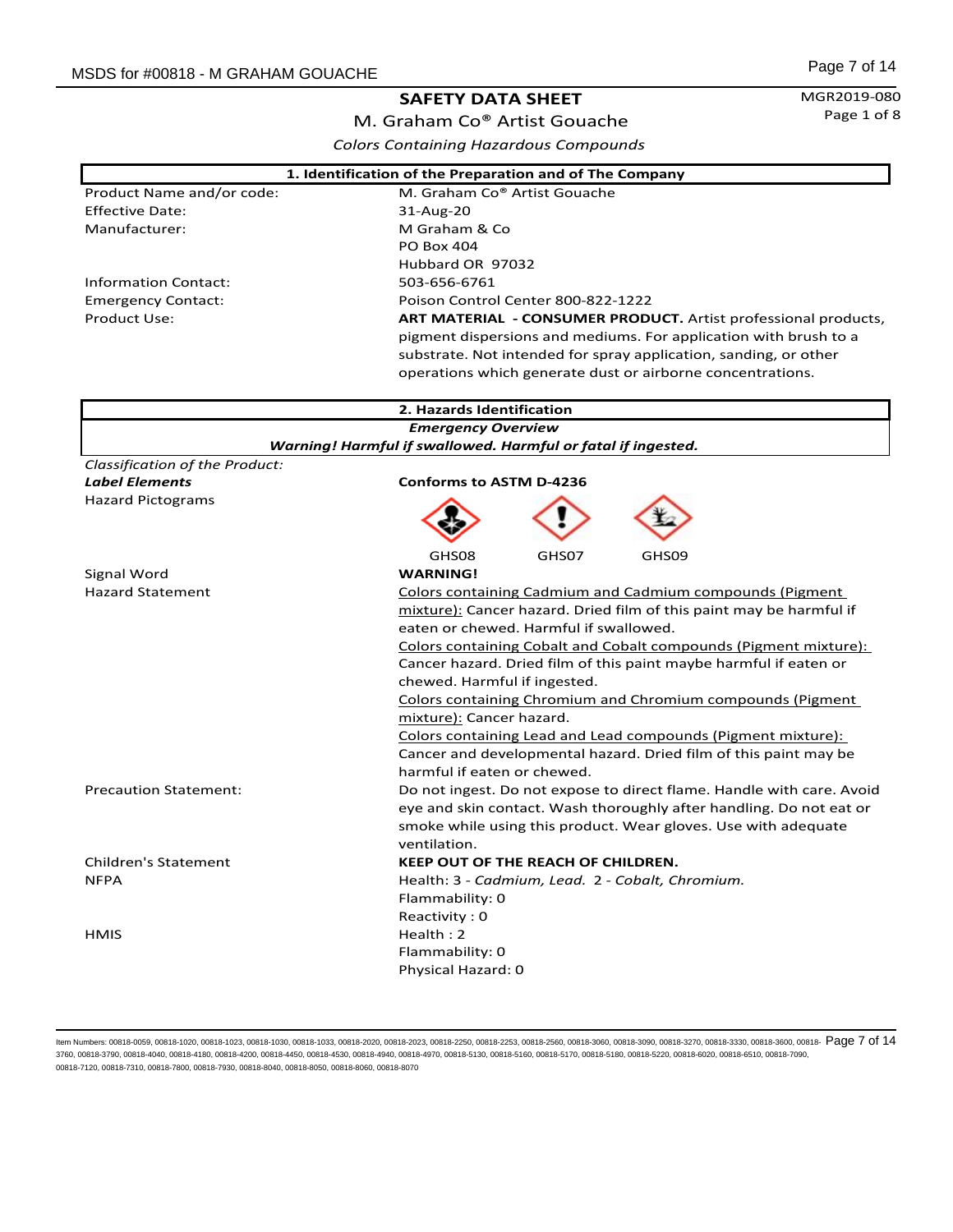M. Graham Co® Artist Gouache *Colors Containing Hazardous Compounds*

Regulation (EC) No. 1272/2008 (CLP)

*Studies have not been performed on this particular mixture. The information below is based on data on the individual hazardous ingredient.*

**Cadmium Compounds:** May cause cancer (H330); Causes damage to organs through prolonged or repeated exposure (H372); Suspected of causing genetic effects (H341); Suspected of damaging fertility or the unborn child (H361); May cause respiratory irritation (H335); Toxic if swallowed (H301); Very toxic to aquatic life with long lasting effects (H410).

**Cobalt Compounds:** May cause cancer by inhalation (H350); May cause an allergic reaction (H317); May cause an allergic or asthma systems or breathing difficulties if inhaled (H334); May cause long lasting harmful effects to aquatic life (H413).

**Chromium Compounds :** May cause cancer by inhalation (H350); May cause an allergic reaction (H317); Very toxic to aquatic life with long lasting effects (H410).

**Lead Compounds:** May cause cancer (H330); May cause harm to breast-fed children (H362); May damage fertility or the unborn child (H360FD); Causes damage to organs through prolonged or repeated exposure (H372); Suspected of causing genetic effects (H341); Toxic if swallowed (H301); Harmful if swallowed or if inhaled (H302+H332); Very toxic to aquatic life with long lasting effects (H410).

Obtain special instructions before use. (P201)

Avoid breathing dust/fume/gas/mist/vapors/spray. (P201)

| 3. Composition/Information on Ingredients: |                                              |  |
|--------------------------------------------|----------------------------------------------|--|
| <b>Substances:</b>                         |                                              |  |
| Mixture of the following chemicals:        | Proprietary Ingredients (Mixture) < 98%      |  |
|                                            | Proprietary Pigment (Mixture) < 25%          |  |
|                                            | Proprietary Cobalt Pigment (Mixture) < 25%   |  |
|                                            | Proprietary Cadmium Pigment (Mixture) < 17 % |  |
|                                            | Proprietary Chromium Pigment (Mixture) <11%  |  |
|                                            | Lead (Mixture) - Trace levels                |  |

*Regulation (EC) No. 1272/2008 (CLP)*

*Ingredients are marked according to CLP Regulation (CLP-Regulation (EC) No 1272/2008) and no workplace-related occupational exposure limits are specified for any of the listed ingredients. These ingredients are regarded as trade secrets.* 

| <b>4. First Aid Measures</b> |                                                                                                                                                                                                             |
|------------------------------|-------------------------------------------------------------------------------------------------------------------------------------------------------------------------------------------------------------|
| Inhalation                   | If affected, remove to fresh air. If symptoms persists, contact a<br>physician. May cause an allergic or asthma symptoms or breathing<br>difficulties if inhaled, if symptoms persist, contact a physician. |
| <b>Skin Contact</b>          | Wash the affected area thoroughly with plenty of soap and water.<br>May cause an allergic reaction, if symptoms persist, contact a<br>physician.                                                            |
| Eye Contact                  | Carefully flush with water for 15 minutes, lifting the upper and lower<br>lids until no evidence of product remains. If irritation occurs, contact<br>a physician.                                          |
| Ingestion                    | Do not induce vomiting. Contact a physician immediately. Rinse<br>mouth with water. Ingested cadmium may lead to spontaneous<br>vomiting.                                                                   |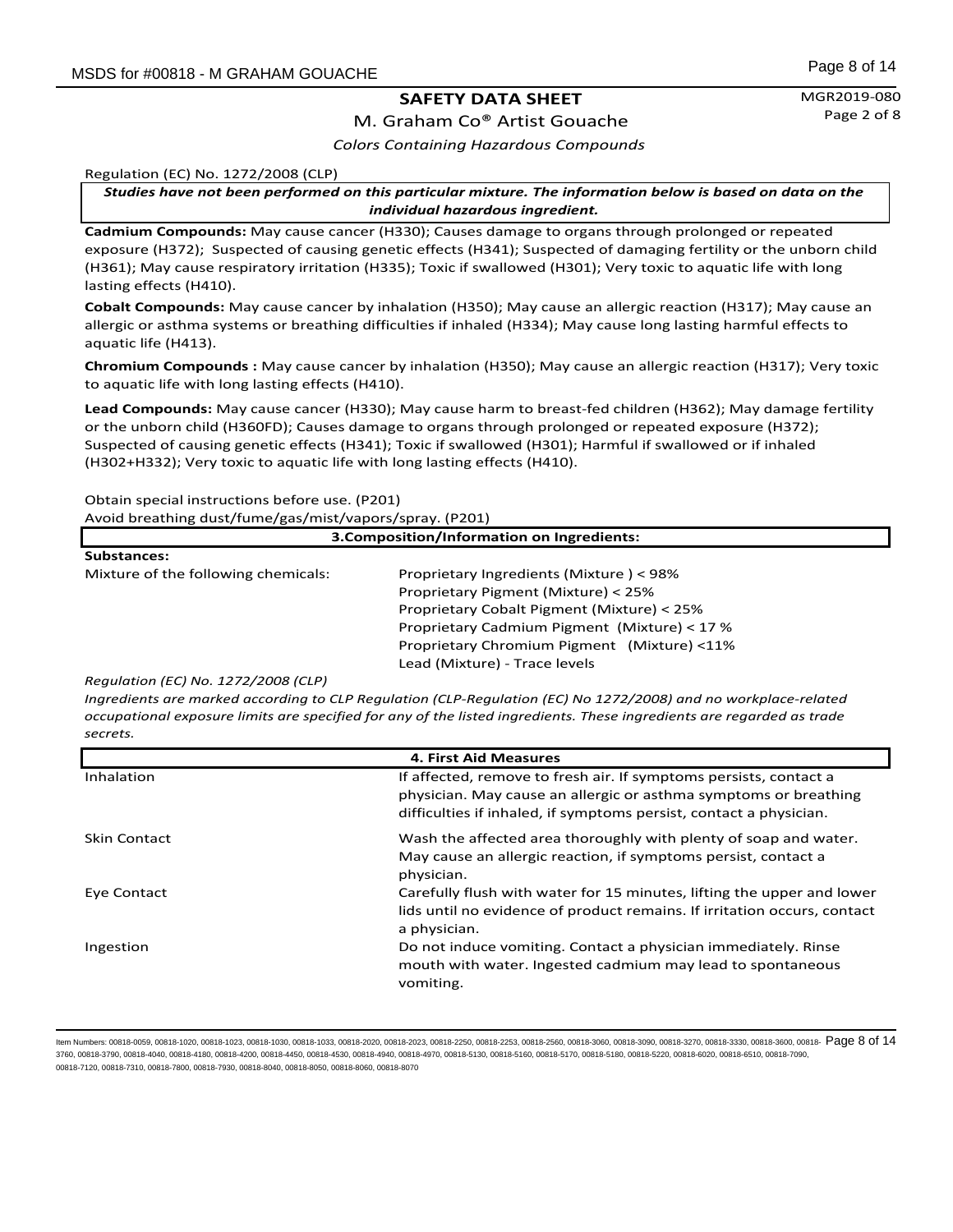#### MGR2019-080 Page 3 of 8

M. Graham Co® Artist Gouache *Colors Containing Hazardous Compounds*

| 5. Firefighting Measures                     |                                                                          |  |
|----------------------------------------------|--------------------------------------------------------------------------|--|
| <b>Extinguishing Media</b>                   | Water, foam, carbon dioxide or dry chemical equipment.                   |  |
| Fire/Explosion Hazards                       | This product is not known to present any fire hazard.                    |  |
| Flashpoint/Flammability                      | This product is not known to be flammable.                               |  |
|                                              | <b>6. Accidental Release Measures</b>                                    |  |
| <b>Methods and Materials for Containment</b> | Contain spill. Recover as much as possible. Absorb remainder with an     |  |
| and Cleaning up                              | inert material. Place into closed container and store in a safe location |  |
|                                              | to await disposal. Wash the spill area with soap and water.              |  |
|                                              |                                                                          |  |
|                                              |                                                                          |  |
|                                              | 7. Handling and Storage                                                  |  |
| Safe Handling                                | Use under ventilated conditions. Avoid eye and skin contact. For         |  |
|                                              | personal protection, we recommend that employees wash thoroughly         |  |
|                                              | after handling product. Always wash before eating, smoking or using      |  |
|                                              | toilet facilities. Keep container closed when not in use. Keep           |  |
|                                              | container upright to prevent leakage.                                    |  |
| Environmental precautions                    | No product should be released to the environment. Keep container         |  |
|                                              | closed when not in use. Keep container upright to prevent leakage.       |  |
|                                              |                                                                          |  |
| Storage                                      | Keep the product in a cool dry ventilated area. Keep away from fire      |  |
|                                              | and heating sources. Store between 50-100 deg F., ideally 70 deg. F.     |  |
|                                              |                                                                          |  |

#### **8. Exposure Controls/Personal Protection**

Personal Protective Equipment Wear goggles where spills or splashing may occur. Wear water resistant impervious gloves if handling bulk amounts.

Exposure Limits

|                                             | <b>OSHA PEL</b>                                                         | <b>NIOSH REL</b>                                               | <b>ACGHI TLV</b>                                                                                                                     |
|---------------------------------------------|-------------------------------------------------------------------------|----------------------------------------------------------------|--------------------------------------------------------------------------------------------------------------------------------------|
| <b>Substance</b>                            | 8 hr TWA                                                                | Up to 10-hour<br><b>TWA</b>                                    | <b>8-hour TWA</b>                                                                                                                    |
|                                             |                                                                         | (ST) STEL (c)Ceiling                                           |                                                                                                                                      |
| <b>Cadmium Dust</b>                         | $0.2 \text{ mg/m}^3$ ; 0.6<br>mg/m <sup>3</sup> (Acceptable<br>Ceiling) | $*$ IDHI: None<br>established; NIOSH<br>considers cadmium      | <b>Refer to</b>                                                                                                                      |
| <b>Cadmium Fume</b>                         | $0.1 \text{ mg/m}^3$ ; 0.3<br>mg/m <sup>3</sup> (Acceptable<br>Ceiling) | compounds to be<br>potential<br>occupational                   | Cadmium                                                                                                                              |
| Cadmium                                     | $0.005$ mg/m <sup>3</sup>                                               | carcinogens as<br>defined by the OSHA<br>carcinogen policy [29 | $0.01$ mg/m $3$<br>(total                                                                                                            |
| compounds                                   |                                                                         | CFR 1990].                                                     | $0.002 \text{ mg/m}^3$<br>(resp)                                                                                                     |
| <b>Cobalt Metal</b><br><b>Dust and Fume</b> | $0.02 \text{ mg/m}^3$                                                   | $0.05$ mg/m <sup>3</sup>                                       | $0.02$ mg/m <sup>3</sup><br>(IHL)                                                                                                    |
| Chromium (III)                              | $0.5 \text{ mg/m}^3$                                                    | $0.5 \text{ mg/m}^3$                                           |                                                                                                                                      |
| Chromium (VI)                               | $0.005$ mg/m <sup>3</sup> (C)<br>$0.1 \text{ mg/m}^3$                   | Ca 0.00002<br>$mg/m^3$ (8-hr-TWA)                              | Ca 0.00002<br>mg/m <sup>3</sup> (IHL) (ST)<br>$0.00002$ mg/m3<br>(IHL), water<br>soluble (includes<br>chromic acid and<br>chromates) |
| Chromium                                    | $0.5 \text{ mg/m}^3$                                                    | $0.5 \text{ mg/m}^3$                                           | $0.5 \text{ mg/m}^3$                                                                                                                 |
| Lead inorganic                              | $0.05 \text{ mg/m}^3$                                                   | $0.05 \text{ mg/m}^3$                                          | $0.05 \text{ mg/m}^3$                                                                                                                |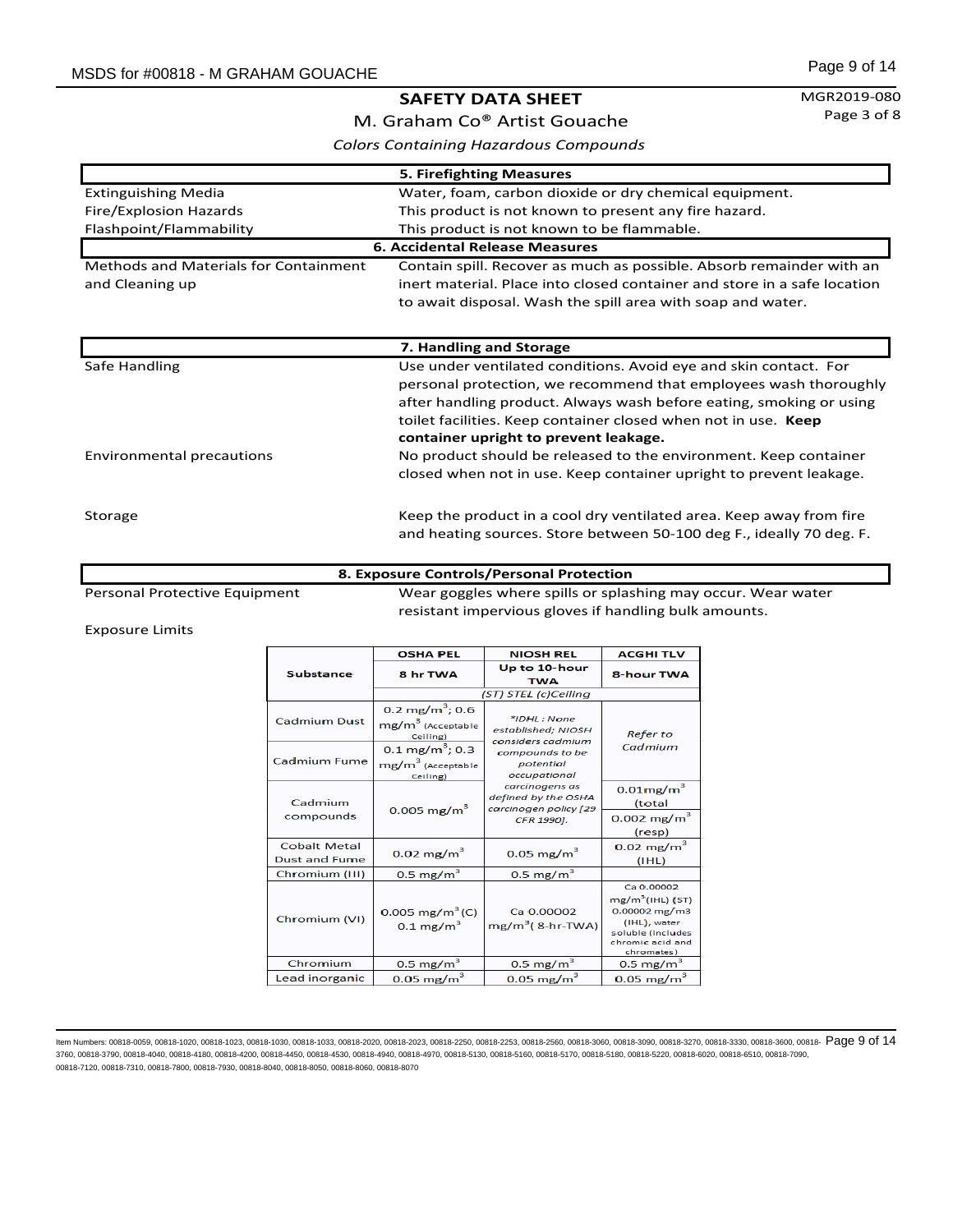| Page 10 of 14 |  |  |
|---------------|--|--|
|               |  |  |

|                                         | <b>SAFETY DATA SHEET</b>                                                                                                                                                                                                                                  | MGR2019-080 |
|-----------------------------------------|-----------------------------------------------------------------------------------------------------------------------------------------------------------------------------------------------------------------------------------------------------------|-------------|
|                                         | M. Graham Co® Artist Gouache                                                                                                                                                                                                                              | Page 4 of 8 |
|                                         | <b>Colors Containing Hazardous Compounds</b>                                                                                                                                                                                                              |             |
| <b>Respiratory and Ventilation</b>      | Wear approved NIOSH/MSHA respirator if exposure to mist or vapor<br>exceed applicable PEL/TLV limits. Use in accordance with<br>manufacturer's use limitations and OSHA STANDARD 1910-34. Local<br>ventilation may be used to prevent routine inhalation. |             |
| <b>Skin Protection</b>                  | Wear water resistant impervious gloves if handling bulk amounts.                                                                                                                                                                                          |             |
| <b>Eye Protection</b>                   | Wear goggles where spills or splashing may occur.                                                                                                                                                                                                         |             |
|                                         | 9. Physical and Chemical Properties                                                                                                                                                                                                                       |             |
| Appearance                              | Paste                                                                                                                                                                                                                                                     |             |
| <b>Physical State</b>                   | Thick liquid                                                                                                                                                                                                                                              |             |
| Color                                   | Various                                                                                                                                                                                                                                                   |             |
| Odor                                    | Not determined                                                                                                                                                                                                                                            |             |
| <b>Odor Threshold</b>                   | Not determined                                                                                                                                                                                                                                            |             |
| <b>Boiling Point</b>                    | Not determined                                                                                                                                                                                                                                            |             |
| <b>Freezing Point</b>                   | Not determined                                                                                                                                                                                                                                            |             |
| State (pH)                              | Not determined                                                                                                                                                                                                                                            |             |
| Specific Gravity                        | Not determined                                                                                                                                                                                                                                            |             |
| Viscosity                               | Paste                                                                                                                                                                                                                                                     |             |
| Flashpoint                              | Not flammable                                                                                                                                                                                                                                             |             |
| Vapor Pressure                          | Not applicable                                                                                                                                                                                                                                            |             |
| Vapor Density                           | Not applicable                                                                                                                                                                                                                                            |             |
| Solubility in water                     | Miscible                                                                                                                                                                                                                                                  |             |
| 10. Stability and Reactivity            |                                                                                                                                                                                                                                                           |             |
| Reactivity:                             | No dangerous reaction known under conditions of normal use.                                                                                                                                                                                               |             |
| <b>Chemical Stability</b>               | Stable under recommended storage conditions.                                                                                                                                                                                                              |             |
| <b>Conditions to Avoid</b>              | Avoid creating or accumulating dusts. Keep away from direct sunlight.                                                                                                                                                                                     |             |
|                                         | Avoid high temperatures.                                                                                                                                                                                                                                  |             |
| Incompatible materials                  | Strong oxidizing agents; acids.                                                                                                                                                                                                                           |             |
| <b>Hazardous Decomposition Products</b> | May give off toxic fumes is case of fire, including lead fumes.                                                                                                                                                                                           |             |
|                                         | Decomposition products depend on conditions.                                                                                                                                                                                                              |             |
|                                         | 11. Toxicological Information                                                                                                                                                                                                                             |             |

*Analytical Studies have not been performed on this particular mixture (all colors). The information below is based on data and toxicological review on the individual hazardous ingredients, proprietary ingredients and mode of application.*

|                       | ,,,,,,,,,,,,,,                                                                                                      |
|-----------------------|---------------------------------------------------------------------------------------------------------------------|
|                       | When used and handled according to specifications, the product does not have any harmful effects.                   |
| <b>Health Effects</b> | Dried film of this paint may be harmful if eaten or chewed.                                                         |
|                       | Acute Toxicity - The toxicity values listed below are based on published literature values for the pure components. |
|                       |                                                                                                                     |
| <b>Acute Toxicity</b> | None known for this mixture.                                                                                        |
|                       | Cadmium - Oral: LD50 (Rat): 225 mg/kg LD50 (Mouse): 890 mg/kg                                                       |
|                       | Cadmium - Dermal: Not Available                                                                                     |
|                       | Cadmium - Inhalation: LC50 (Rat): 25 mg/kg - 30 mins                                                                |
|                       | Cobalt - Oral: LD50 (Rat): 6,170 mg/kg                                                                              |
|                       | Cobalt - Dermal: Not Available                                                                                      |
|                       | Cobalt - Inhalation: LC50 (Rat): 10 mg/kg - 1 hour                                                                  |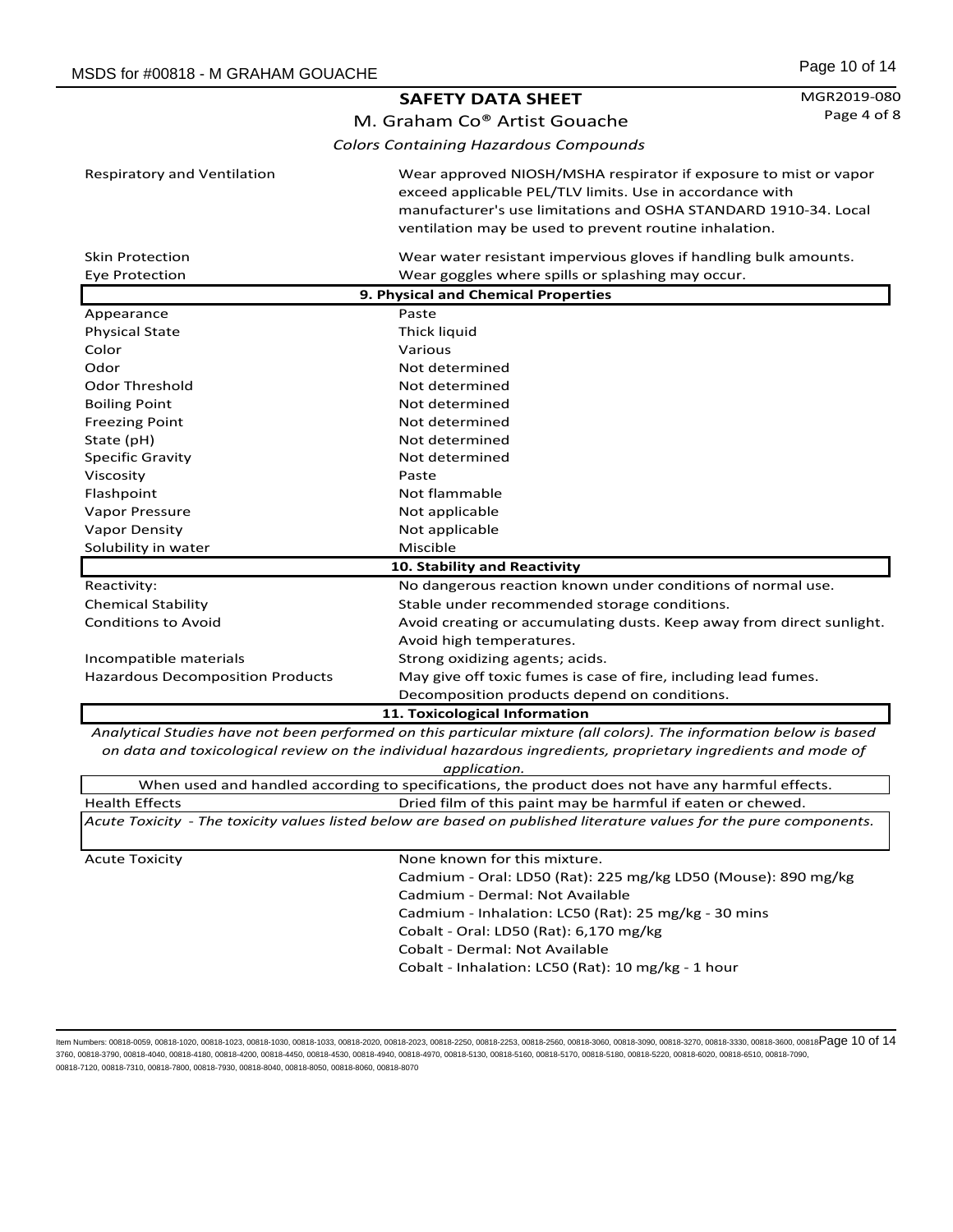|                        | <b>SAFETY DATA SHEET</b>                                                                                                                                                                                            | MGR2019-080 |
|------------------------|---------------------------------------------------------------------------------------------------------------------------------------------------------------------------------------------------------------------|-------------|
|                        | M. Graham Co® Artist Gouache                                                                                                                                                                                        | Page 5 of 8 |
|                        | <b>Colors Containing Hazardous Compounds</b>                                                                                                                                                                        |             |
|                        | Chromium VI - Oral: LD50 (Rat): 80 mg/kg LD50 (Mouse): 127 mg/kg                                                                                                                                                    |             |
|                        | Chromium - Dermal: Not Available                                                                                                                                                                                    |             |
|                        | Chromium - Inhalation: Not Available<br>Lead - Oral: LD50 (Rat): 56 mg/kg LD50                                                                                                                                      |             |
|                        | Lead - Dermal: Not Available                                                                                                                                                                                        |             |
|                        | Lead - Inhalation: LC50 (Rat): 100 mg/m <sup>3</sup>                                                                                                                                                                |             |
| Eye Effects            | This product is not considered as being an eye irritant. Direct contact<br>with eye may cause mild eye irritation. This product is not a primary<br>skin irritant.                                                  |             |
| <b>Skin Effects</b>    | Pigment mixture compounds: May cause irritation or redness.<br>Direct contact with skin may result in little or no irritation. Prolonged<br>contact with skin may cause an allergic reaction. This product is not a |             |
|                        | primary skin irritant.<br>Pigment mixture compounds: Prolonged contact may cause irritation<br>or redness.                                                                                                          |             |
| Inhalation             | May cause mild respiratory irritation at higher temperatures.<br>Pigment mixture compounds: Overexposure or prolonged exposure<br>may be harmful.                                                                   |             |
| Sensitization          | Not likely to occur.                                                                                                                                                                                                |             |
| Ingestion              | Harmful if swallowed. May cause irritation of mouth, throat, and                                                                                                                                                    |             |
|                        | stomach. May result in nausea and vomiting.                                                                                                                                                                         |             |
| <b>Chronic Effects</b> | When used and handled according to specifications, the product                                                                                                                                                      |             |
|                        | does not have any harmful effects. None known or reported by the                                                                                                                                                    |             |
|                        | manufacturer.                                                                                                                                                                                                       |             |
|                        | <b>Cadmium compounds</b>                                                                                                                                                                                            |             |
| <b>NTP</b>             | Known to be human carcinogen                                                                                                                                                                                        |             |
| <b>IARC</b>            | Group 1: Carcinogenic to humans                                                                                                                                                                                     |             |
| <b>ACGIH</b>           | A2: Suspected human carcinogen                                                                                                                                                                                      |             |
| <b>OSHA</b>            | Listed                                                                                                                                                                                                              |             |
|                        | <b>Cobalt compounds</b>                                                                                                                                                                                             |             |
| <b>NTP</b>             | Reasonably anticipated to be a human carcinogen                                                                                                                                                                     |             |
| <b>IARC</b>            | Group 2B: Possible carcinogenic to humans                                                                                                                                                                           |             |
| <u>ACGIH</u>           | A3: Confirmed animal carcinogen                                                                                                                                                                                     |             |
| <b>OSHA</b>            | Listed<br><b>Chromium compounds</b>                                                                                                                                                                                 |             |
| <b>NTP</b>             | Known to be human carcinogen (Cr III & VI)                                                                                                                                                                          |             |
| <b>IARC</b>            | Group 1: Carcinogenic to humans (Cr III & VI)                                                                                                                                                                       |             |
| <b>ACGIH</b>           | 1A: Carcinogenic to humans (Cr VI)                                                                                                                                                                                  |             |
| <b>OSHA</b>            | Not information available                                                                                                                                                                                           |             |
|                        | <b>Lead compounds</b>                                                                                                                                                                                               |             |
| NTP                    | 3 - Reasonably anticipated to be Human Carcinogen.                                                                                                                                                                  |             |
| <b>IARC</b>            | Group 2B: Possibly carcinogenic to humans.                                                                                                                                                                          |             |
| <b>OSHA</b>            | Category 1B                                                                                                                                                                                                         |             |
|                        |                                                                                                                                                                                                                     |             |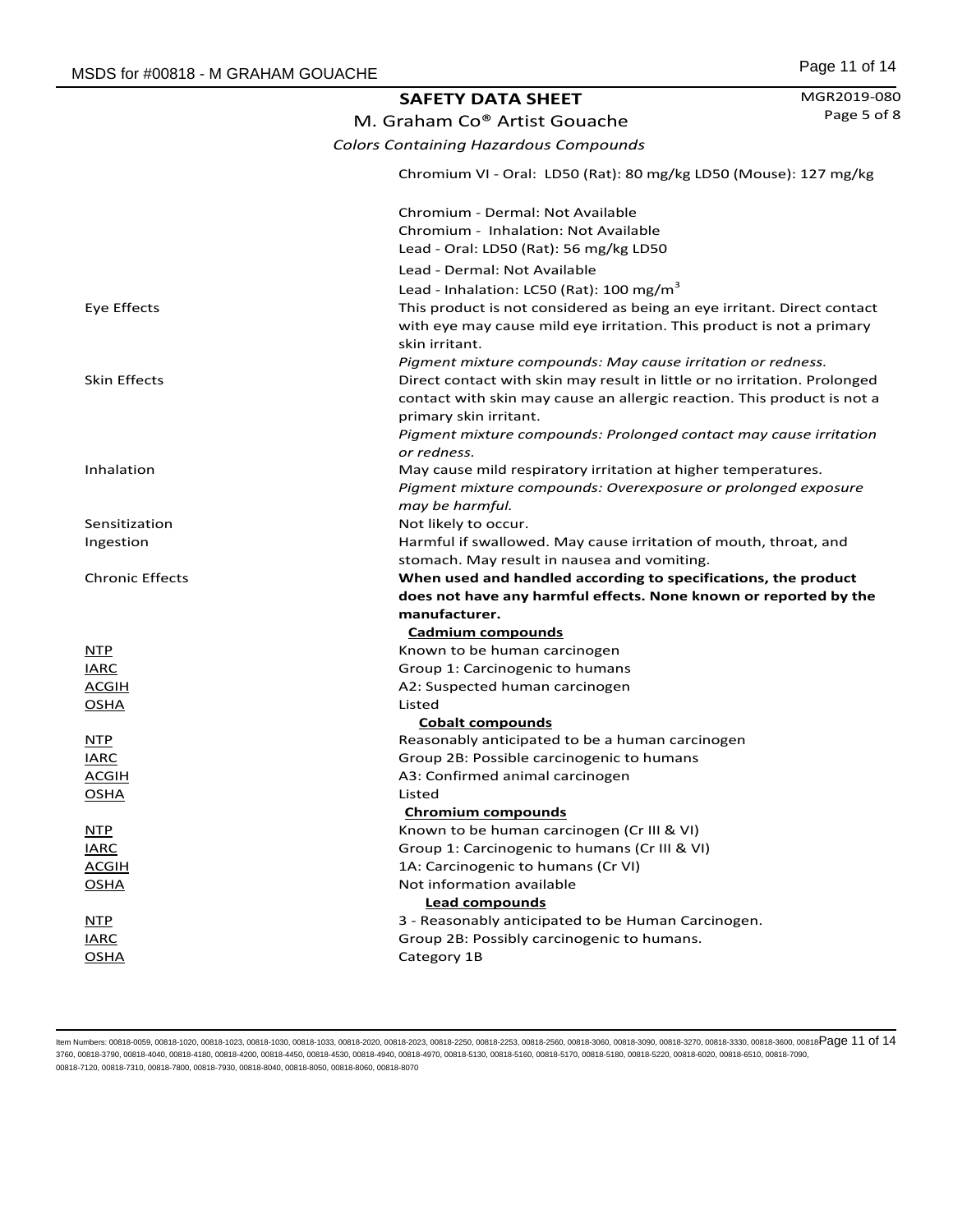MGR2019-080 Page 6 of 8

M. Graham Co® Artist Gouache *Colors Containing Hazardous Compounds*

| 12. Ecological Information                       |                                                                                                                                                                                                                                   |
|--------------------------------------------------|-----------------------------------------------------------------------------------------------------------------------------------------------------------------------------------------------------------------------------------|
| Toxicity:                                        | Not expected to be harmful to the environment. No product should<br>be released to the environment. It is not expected to have significant<br>environmental effects. No significant effects on aquatic organisms are<br>expected. |
| <b>Aquatic toxicity</b>                          | No information available for this mixture.                                                                                                                                                                                        |
| Persistence and degradability                    | No information available for this mixture.                                                                                                                                                                                        |
| Bioaccumulate potential                          | No information available for this mixture.                                                                                                                                                                                        |
| Mobility in soil                                 | No information available for this mixture.                                                                                                                                                                                        |
| Persistent, Bioaccumulate and Toxic (PBT)        | No information available for this mixture.                                                                                                                                                                                        |
| Very Persistent and Very Bioaccumulate<br>(vPvB) | No information available for this mixture.                                                                                                                                                                                        |
| Additional ecological information                | As a general rule, no product should be released to the environment.<br>The product should not be allowed to enter drains, water courses, or<br>be deposited where it can affect ground or surface water.                         |

*When used and handled according to specifications, the product does not have any harmful effects according to past experience and the information provided.*

#### **13. Disposal Considerations**

Dispose of all waste material in accordance with all applicable federal, state and local regulations for the disposal of aqueous polymer waste. Outside North America, all relevant national and local legislation must be complied with.

| 14. Transport Information              |                                                          |
|----------------------------------------|----------------------------------------------------------|
| <b>Art Material - CONSUMER PRODUCT</b> |                                                          |
| <b>DOT</b>                             | This regulation does not apply to the non-bulk material. |
| <b>IMDG</b>                            | This regulation does not apply to the non-bulk material. |
| <b>ICAO/IATA</b>                       | This regulation does not apply to the non-bulk material. |

*This information is not intended to convey all specific regulatory or operational requirements/information relating to this product. It is the responsibility of the transporting organization to follow all applicable laws, regulations and rules relating to the transportation of the materials.* 

| 15. Regulatory Information                                                                      |                                                                                                                                                                                                                                                                                                                                                                                                              |  |
|-------------------------------------------------------------------------------------------------|--------------------------------------------------------------------------------------------------------------------------------------------------------------------------------------------------------------------------------------------------------------------------------------------------------------------------------------------------------------------------------------------------------------|--|
| Safety, health and environmental regulations/legislation specific for the substance or mixture. |                                                                                                                                                                                                                                                                                                                                                                                                              |  |
| SARA                                                                                            | Not applicable to this mixture.                                                                                                                                                                                                                                                                                                                                                                              |  |
| Section 355 (extremely hazardous<br>substances)                                                 | Not applicable to this mixture.                                                                                                                                                                                                                                                                                                                                                                              |  |
| Section 313 (specific toxic chemical listing)                                                   | Not applicable to this mixture.                                                                                                                                                                                                                                                                                                                                                                              |  |
| <b>TSCA (Toxic Substance Control Act)</b>                                                       | All ingredients are listed.                                                                                                                                                                                                                                                                                                                                                                                  |  |
| <b>California Proposition 65</b>                                                                | <b>WARNING:</b> This product can expose you to chemicals including<br>cadmium, cadmium compounds, cobalt, cobalt compounds,<br>chromium, chromium compounds and lead compounds, which are<br>known to the State of California to cause cancer, and which are<br>known to the State of California to cause birth defects or other<br>reproductive harm. For more information go to<br>www.P65Warnings.ca.gov. |  |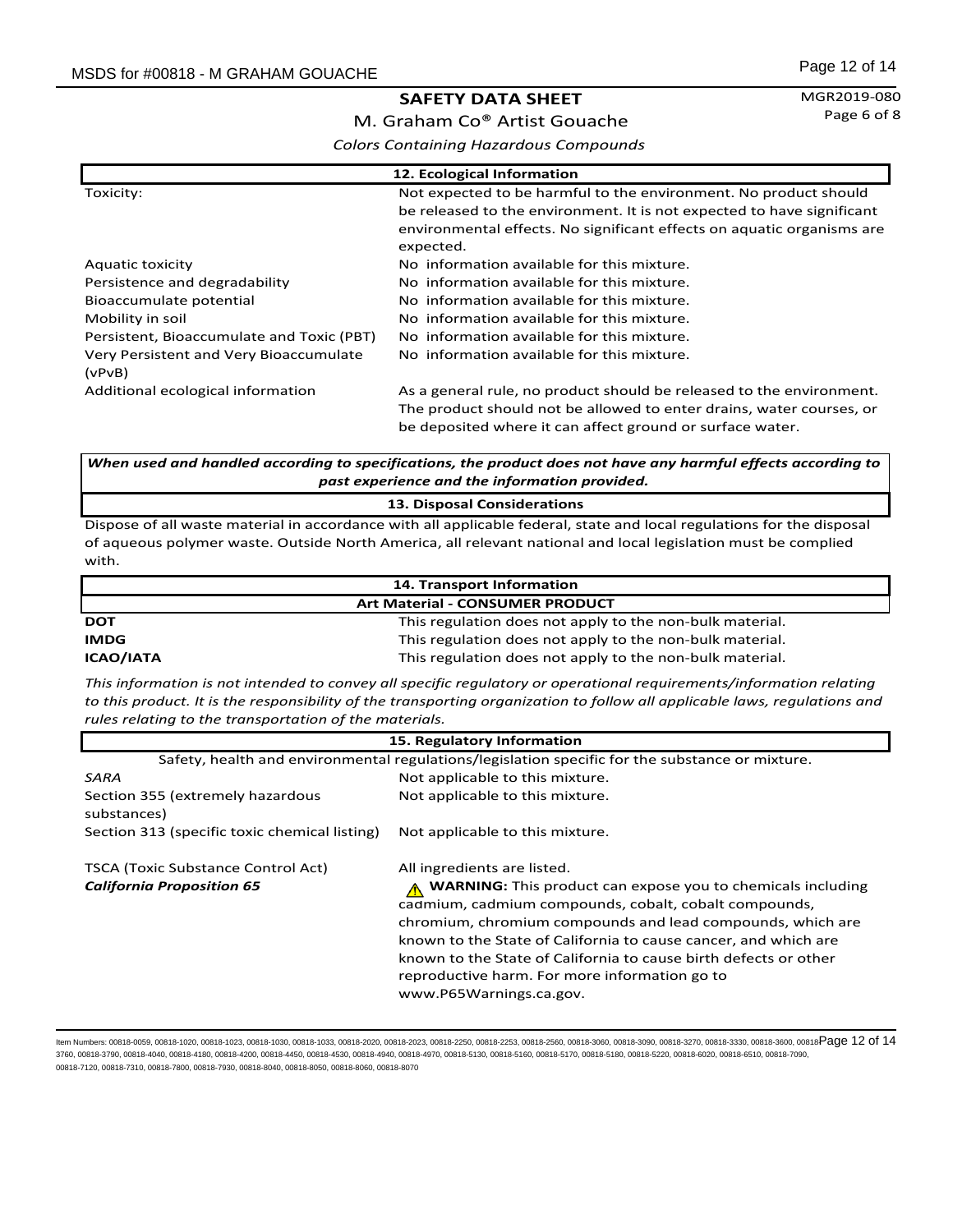MGR2019-080 Page 7 of 8

# M. Graham Co® Artist Gouache *Colors Containing Hazardous Compounds*

| Carcinogenicity categories<br>EPA (Environmental Protection Agency)<br>TLV (Threshold Limit Value established by | Refer to section 11.<br>Not applicable to this mixture.<br>Not applicable to this mixture. Refer to section 8 for further |
|------------------------------------------------------------------------------------------------------------------|---------------------------------------------------------------------------------------------------------------------------|
| ACGIH)                                                                                                           | information on individual substances of this mixture.                                                                     |
| NIOSH (National Institute for Occupational                                                                       | Not applicable to this mixture.                                                                                           |
| Safety & Health)                                                                                                 |                                                                                                                           |
| OSHA (Occupational Safety & Health                                                                               | Not applicable to this mixture.                                                                                           |
| Administration)                                                                                                  |                                                                                                                           |
| MAK (German Maximum Workplace                                                                                    | Not applicable to this mixture.                                                                                           |
| Concentration)                                                                                                   |                                                                                                                           |

| 16. Other Information |                                            |  |
|-----------------------|--------------------------------------------|--|
| <b>Product List</b>   |                                            |  |
|                       | <b>Product No. &amp; Color Description</b> |  |
|                       | 038 Cadmium Orange                         |  |
|                       | 040 Cadmium Red                            |  |
|                       | 050 Cadmium Red Light                      |  |
|                       | 060 Cadmium Yellow                         |  |
|                       | 070 Cadmium Yellow Light                   |  |
|                       | 080 Cerulean Blue                          |  |
|                       | 090 Cobalt Blue                            |  |
|                       | 180 Titanium White                         |  |
|                       | 195 Viridian Green                         |  |
| Reason for Issue:     | <b>NEW SDS</b>                             |  |
| Prepared by:          | Rudolph J. Jaeger, Ph.D., DABT, ERT (UK)   |  |
|                       | <b>Chief Toxicologist and President</b>    |  |
|                       | ENVIRONMENTAL MEDICINE, INC.               |  |
|                       | 778 Carver Avenue                          |  |
|                       | WESTWOOD, NJ 07675                         |  |
|                       | jaegerr@envmed.com                         |  |

201-666-7929 x13

The information contained in this Safety Data Sheet was compiled using the latest and most reliable information available to the preparer from the manufacturer. The information is provided without any warranty, express or implied regarding its correctness or accuracy nor will the manufacturer assume any liability for any loss or damage arising out of the use of this information including without limitation direct or indirect losses or expenses. To the extent permitted by law, no warranty expressed or implied regarding the product described herein shall be created by or inferred from any state or omission for this SDS. It is solely the responsibility of the user to determine safe conditions for use of this product and to assume liability for any loss, damage or expense whatsoever arising out of the product's improper use.

| <b>Abbreviations and acronyms:</b>               |                                                                 |
|--------------------------------------------------|-----------------------------------------------------------------|
| <b>NFPA (SCALE 0-4) National Fire Protection</b> |                                                                 |
| <b>Association (USA)</b>                         |                                                                 |
| Health: 3                                        | Warning - Corrosive or toxic. Avoid skin contact or inhalation. |
| Health: 2                                        | Warning - May be harmful if inhaled or absorbed.                |
| Fire: 0                                          | No combustible.                                                 |
| Reactivity: 0                                    | Not reactive when mixed with water.                             |